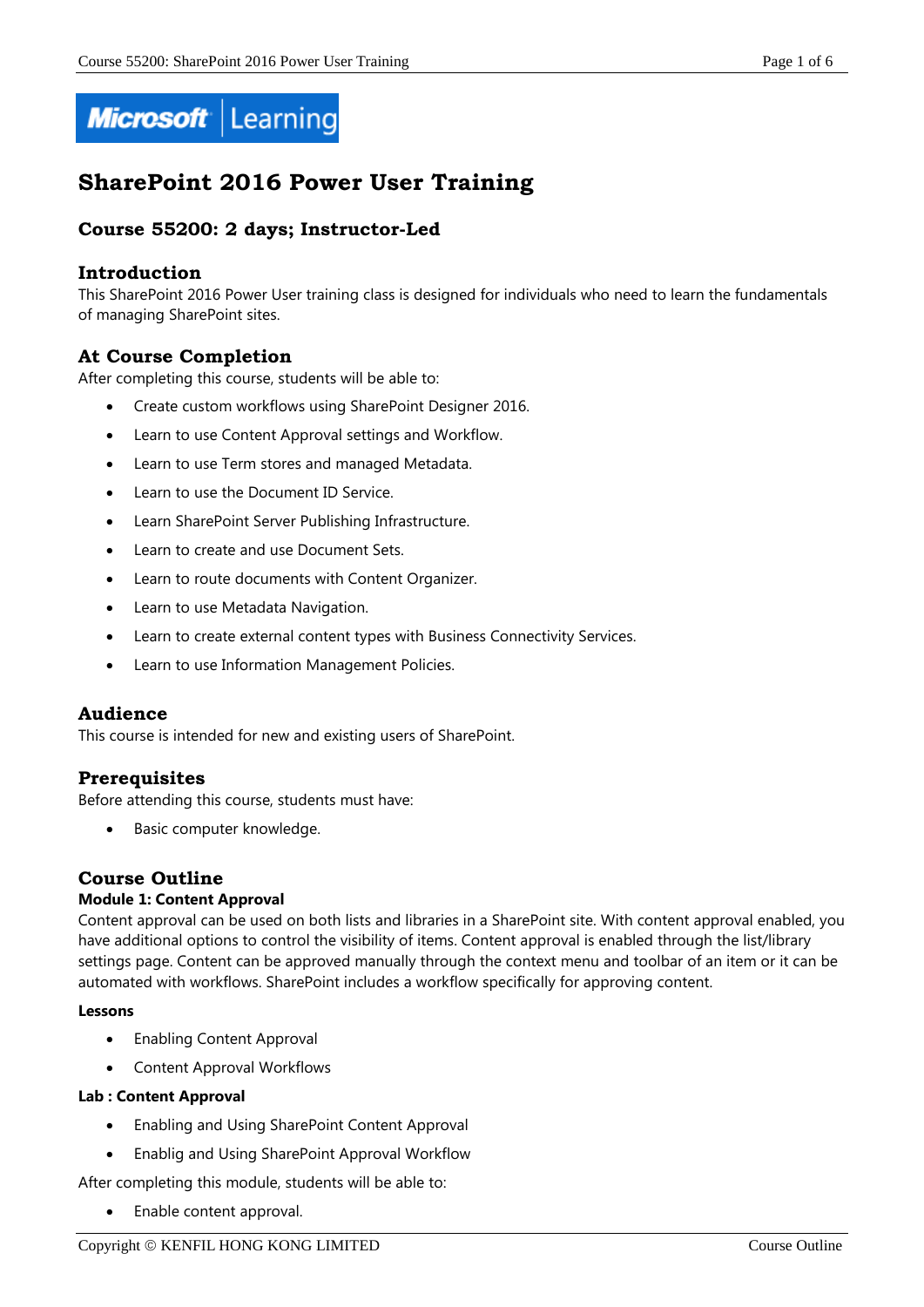- Set the visibility of items that have not been approved.
- Approve items.
- Enable out-of-box workflows.
- Assign out-of-box approval workflow for a list/library item.
- Approve and item using a task created by the out-of-box approval workflow.

#### **Module 2: Creating Custom Workflows with SharePoint Designer 2013**

Workflows are a popular way to perform automated work in SharePoint. The pay versions of SharePoint Server, Standard and Enterprise, come with extra out-of-box workflows that can be associated and configured with lists and libraries using just the browser. SharePoint Designer is a powerful and fairly easy to use tool for creating custom workflows and does not require any formal developer skills. Visual Studio, although extremely powerful in creating custom workflows, requires developer skills to use.

#### **Lessons**

- Workflow Basics
- Custom List Workflows
- Workflow Actions
- Workflow Conditions
- Workflow Initiation Form
- Resusable Workflows

#### **Lab : Creating Custom Workflows with SharePoint Designer 2016**

- Creating Custom List Workflows
- Creating Resusable Workflows

After completing this module, students will be able to:

- Understand workflow basics.
- Run a workflow.
- View a workflow's history.
- Add actions to a workflow.
- Add conditions to a workflow.
- Add parameters to a workflow intiation form.
- Create a reusable workflow.
- Accociate a reusable workflow with a list/library.

#### **Module 3: Working with Managed Metadata**

The Managed Metadata service in SharePoint Server 2016 provides central term storage and management. The Term Store is what allows you to have common sets of terms that can be shared across all sites and site collections within a farm. Term Store terms are organized within a Term Set which is created within a Term Group forming a hierarchy nested within the Managed Metadata Service. The parent service defines Term Store Administrators that are responsible for creating the Term Groups. The Term Groups define the Group Managers and Contributors.

#### **Lessons**

- Creating a Term Store Group and Term Set
- Creating Metadata Columns in Lists and Libraries
- Publishing Content Types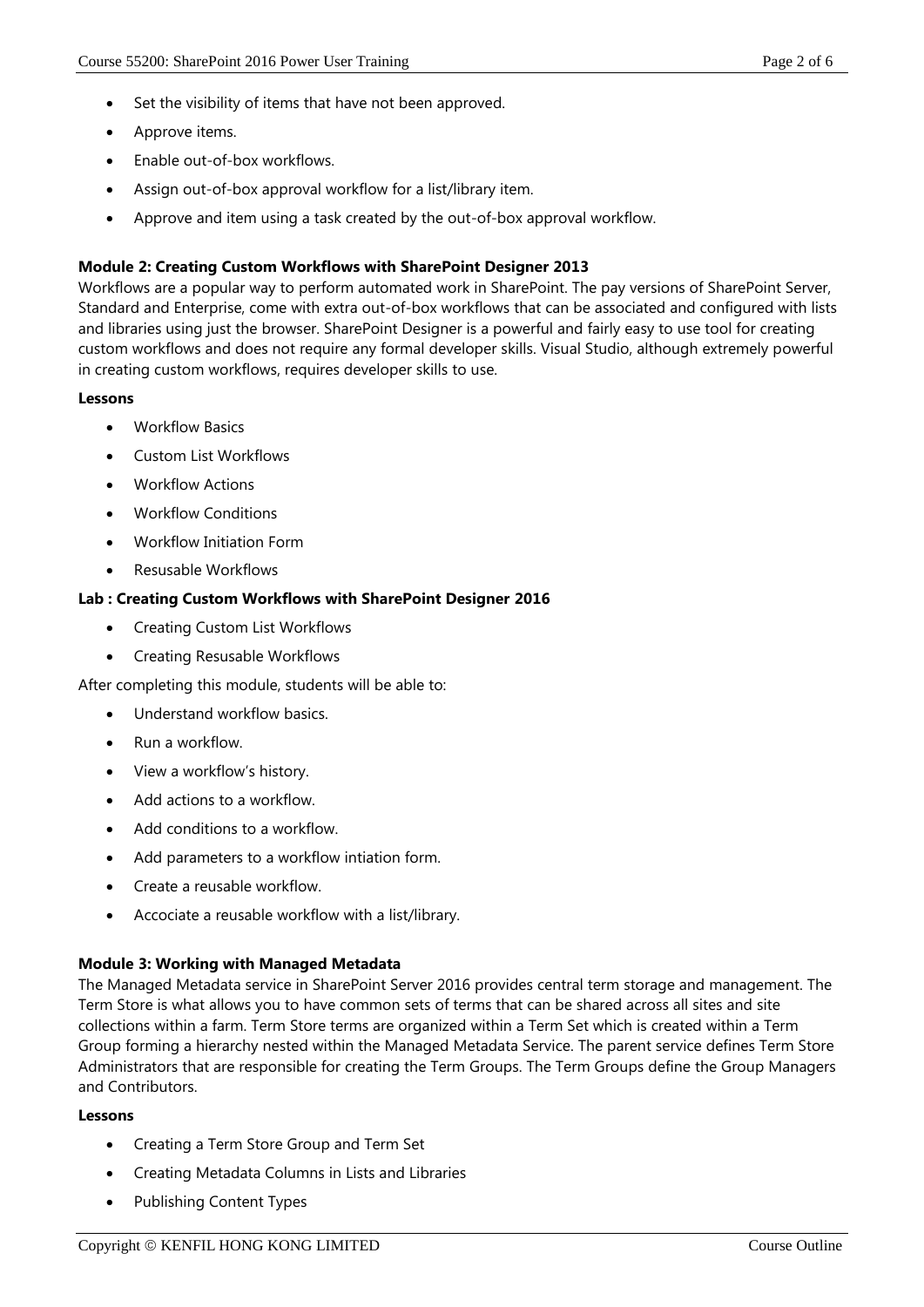## **Lab : Working with Managed Metadata**

- Creating a Term Store Group and Term Set
- Creating Managed Metadata Columns

After completing this module, students will be able to:

- Understand managed metadata service basics.
- Create Term Store groups.
- Create Term Store sets.
- Create Managed Metadata columns is a list or library.
- Under the basics of content type publishing.

#### **Module 4: Business Connectivity Services**

Business Connectivity Services is a free service that comes with the Foundation version of SharePoint. The service enables administrators to create external lists linked to data outside of SharePoint. Normal SharePoint lists expose data that is stored inside of a SQL content database that SharePoint creates and maintains.

#### **Lessons**

- Business Connectivity Service Basics
- Creating an External Content Type iwth SharePoint Designer
- Creating a List from an External Content Type

#### **Lab : Business Connectivity Services**

Working with Exerntal Content Types and Lists

After completing this module, students will be able to:

- Understand the basics of Business Connectivity Services.
- Create an External Connection using SharePoint Designer.
- Create an External Content Type using SharePoint Designer.
- Define database operations using SharePoint Designer.
- Create a list using the Exernal List template.
- Create an External List using SharePoint Designer.

## **Module 5: Information Management Policy**

In this lesson, you will learn the basics of information management policy.

#### **Lessons**

- Information Management Policy Basics
- Defining Information Policy for a Content Type
- Defining Information Policy for a List

## **Lab : Information Management Policy**

Create an information Management Policy for a List

After completing this module, students will be able to:

- Understand the basics of Information Management Policy.
- Configure an information Management Policy for a Content Type.
- Define Information Management Policy Stages.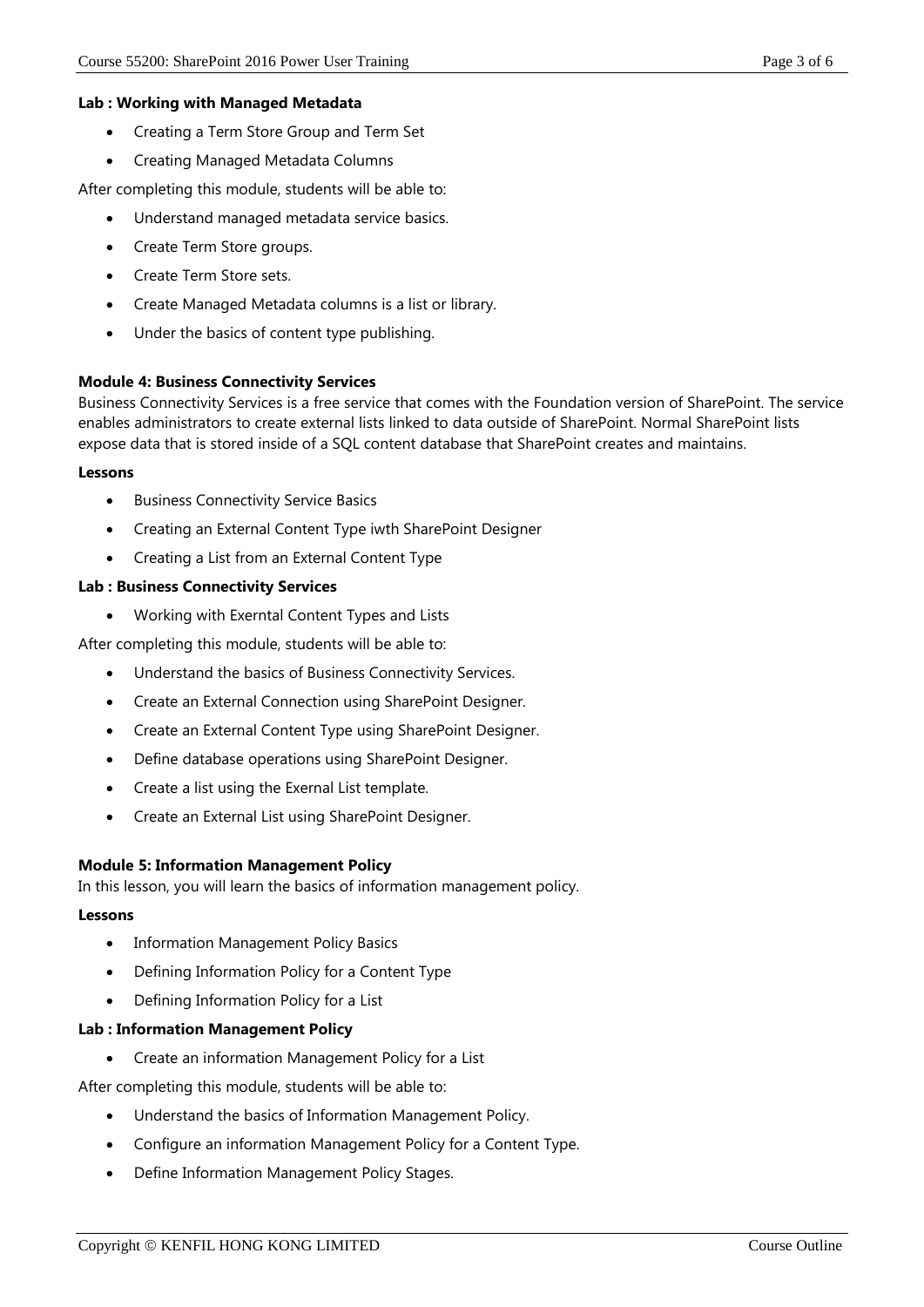Configure an Informaton Management Policy for a list/library.

#### **Module 6: Content Organizer**

Content organizer is a SharePoint feature that only comes with the pay versions of SharePoint. It provides document routing from a drop-off library. The feature is enabled at the site level and the drop-off library is created as part of the feature activation. Once the drop-off library is created, you can define rules that route documents placed in the drop-off library to their final destination.

#### **Lessons**

- Activating the Content Organizer Feature
- Configuring Content Organizer Settings
- Confiugring conetnt Organizer Rules

#### **Lab : Content Organizer**

Activating and Configuring the Content Organizer Feature

After completing this module, students will be able to:

- Activate the Content Organizer site feature.
- Modify the Content Organizer settings.
- Create the Content Organizer rules.

#### **Module 7: Document ID Service**

SharePoint's Document ID service, available with the pay versions of SharePoint, creates unique IDs for documents that are prefixed with text the Site Collection Administrator defines. What's more is that the ID assigned to the document creates a fixed URL that can be used to link to the document even if it is moved to another library or site. The Document ID service can only be used on documents and cannot be used on list items. The Document ID service is enabled at the Site Collection level by activating a feature. Once the service is activated the Site Collection Administrator can define the prefix string to be used. SharePoint uses a Timer Job, Document ID assignment job, to set the IDs on existing documents once the Document ID Service has been activated. The Timer Job runs every 24 hours by default so existing documents will not have the IDs until the job has run. A Farm administrator can manually run the job to have the IDs created sooner. New documents will have IDs created when the document is saved to the library.

#### **Lessons**

- Activating the Document ID Feature
- Configuring Document ID Settings
- Linking Documents Using Their Document ID

#### **Lab : Document ID Service**

Activating and Confiuring the Document ID Service

After completing this module, students will be able to:

- Understand what the Document ID feature does.
- Activate the Document ID feature in a Site Collection.
- Configure the Document ID feature settings.
- Force the Document ID feature timer jobs to run.
- Link to a document using the Document ID URL.

#### **Module 8: Document Sets**

SharePoint's Documents Sets are like enhanced versions of folders. As with folders, you primarily use them to group similar documents together. They are enhanced with the ability to have their own metadata, workflows,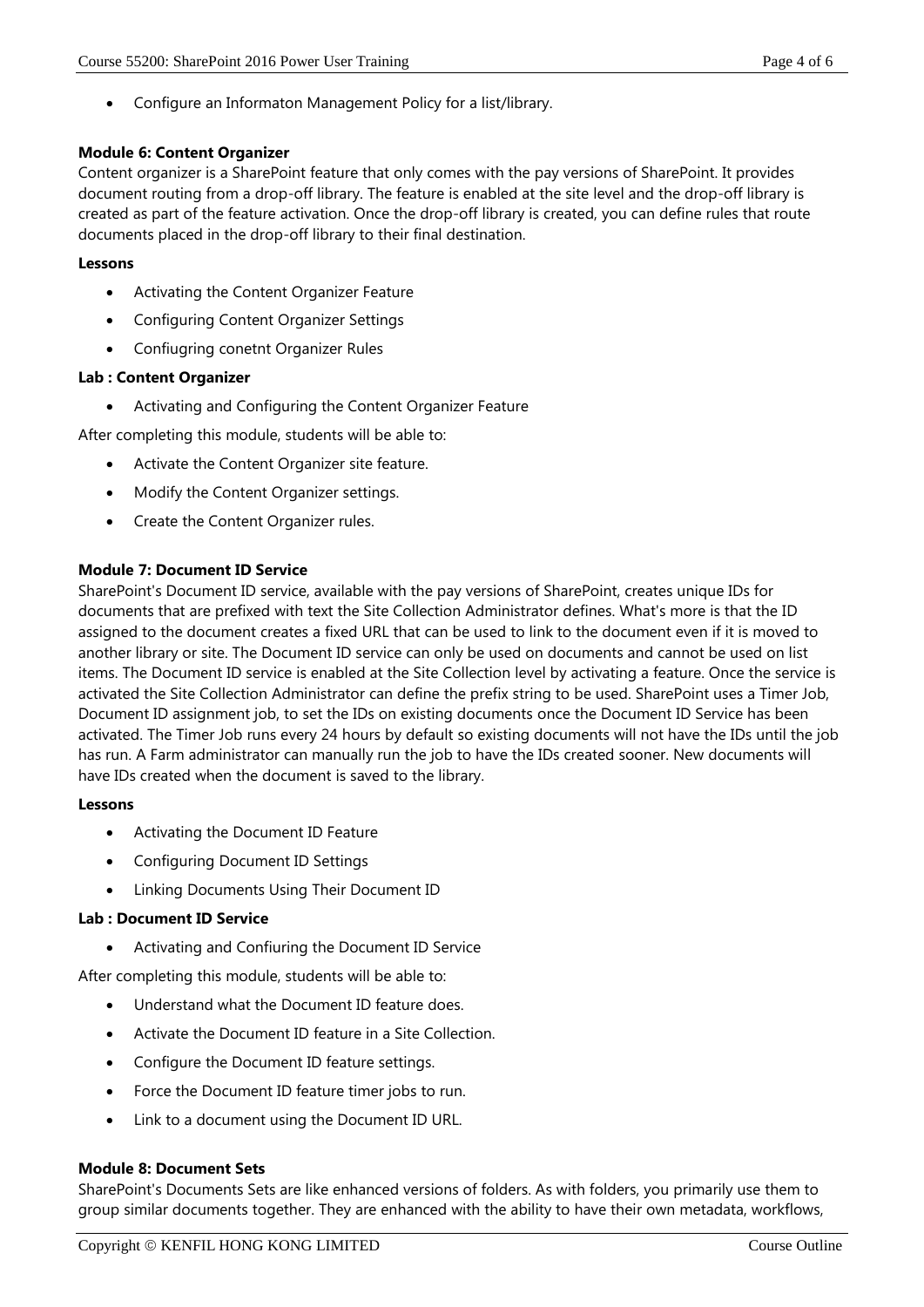and home page. The Document Sets feature is only available with the pay versions of SharePoint Server 2013. To use Document Sets, the feature must be active at the Site Collection level. Once activated, there will be a new Document Set content type in the Site Collection's content type gallery. To best take advantage of the enhancements offered by Document Sets, you should create custom content types that inherit from the Document Set content type.

#### **Lessons**

- Activating the Document Sets Feature
- Creating a Document Set Content Type
- Adding a Document Set Content Type of a Library

### **Lab : Document Sets**

Configuring Document Sets Feature

After completing this module, students will be able to:

- Understand the advantage of using Document Sets.
- How to activate the Document Set feature.
- Create content types that inherit from the Document Set type.
- Add custom columns to an inherited Document Set.
- Modify the Welcome Page of a Document Set.
- Add Document Sets to a library.

#### **Module 9: SharePoint Server Publishing Infrastructure**

SharePoint's publishing infrastructure provides an enhanced way to create and store information displayed through the site's Web pages. The publishing infrastructure is only available on the pay versions of SharePoint is can be enabled by activating features at both the site collection and site level.

#### **Lessons**

- Activating the SharPoint Server Publishing Infrastructure
- Publishing Infrastructure Basics
- Creating Pages wiht Page Layouts

#### **Lab : SharePoint Server Publishing Infrastructure**

- Activating Publishing Infrastructure
- Creating Publishing Pages

After completing this module, students will be able to:

- Activate the site collection's SharePoint Server Publishing Infrastructure feature
- Activate the site's SharePoint Server Publishing Infrastructure feature.
- Understand how the SharePoint Publishing Infrastructure works.
- Create a page using publishing layouts.
- Change the layout of a page.

#### **Module 10: Configuring and Consuming Site Search Results**

SharePoint 2013 comes out-of-the-box with search capabilities, even the free Foundation version. The main difference with SharePoint Foundation 2013 version of search is its limited in scalability, everything has to run on a single server. Other than the scalability the Search services is internally the same for all versions of SharePoint 2013.

#### **Lessons**

Search SharePoint for Content